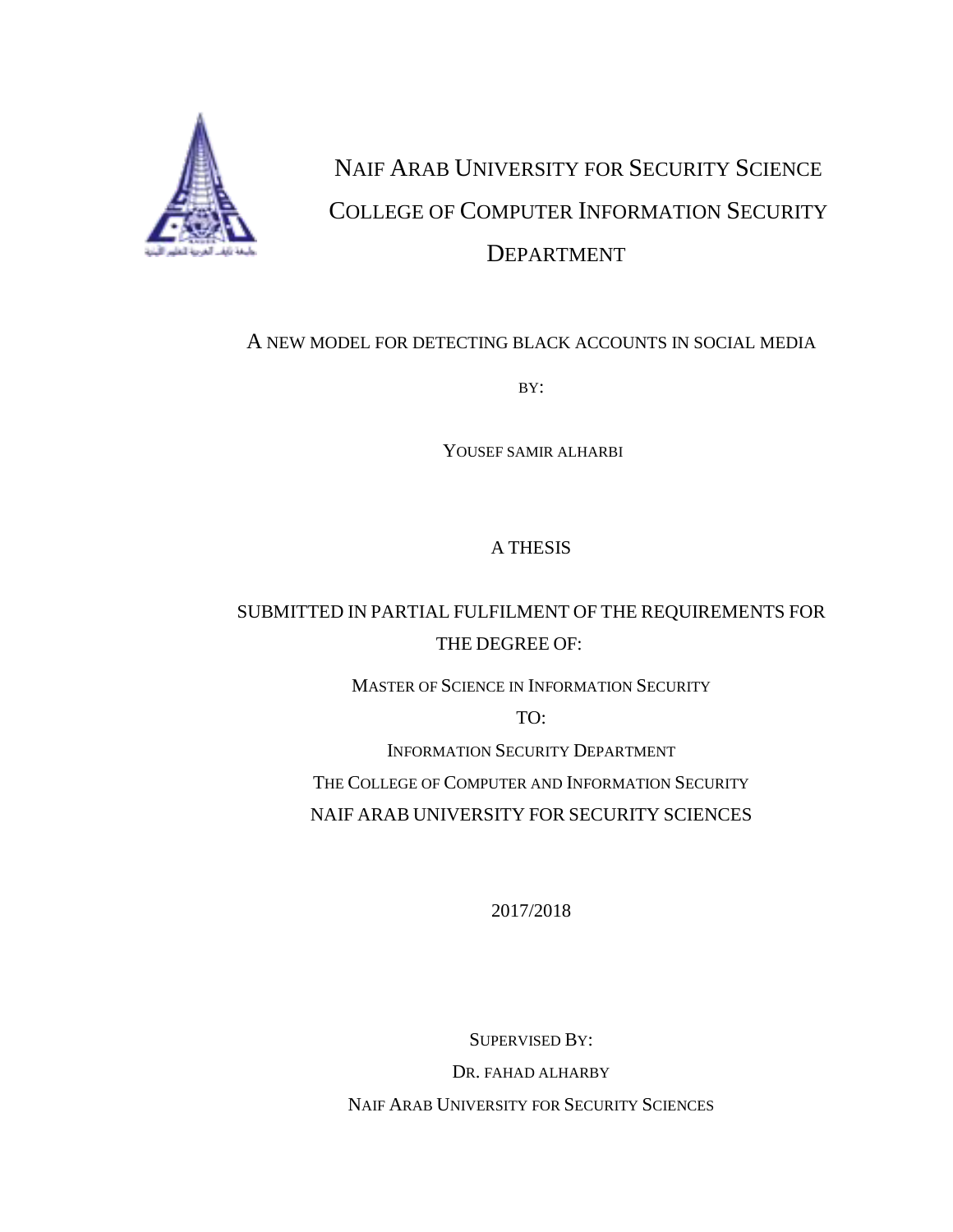### **Table of Contents**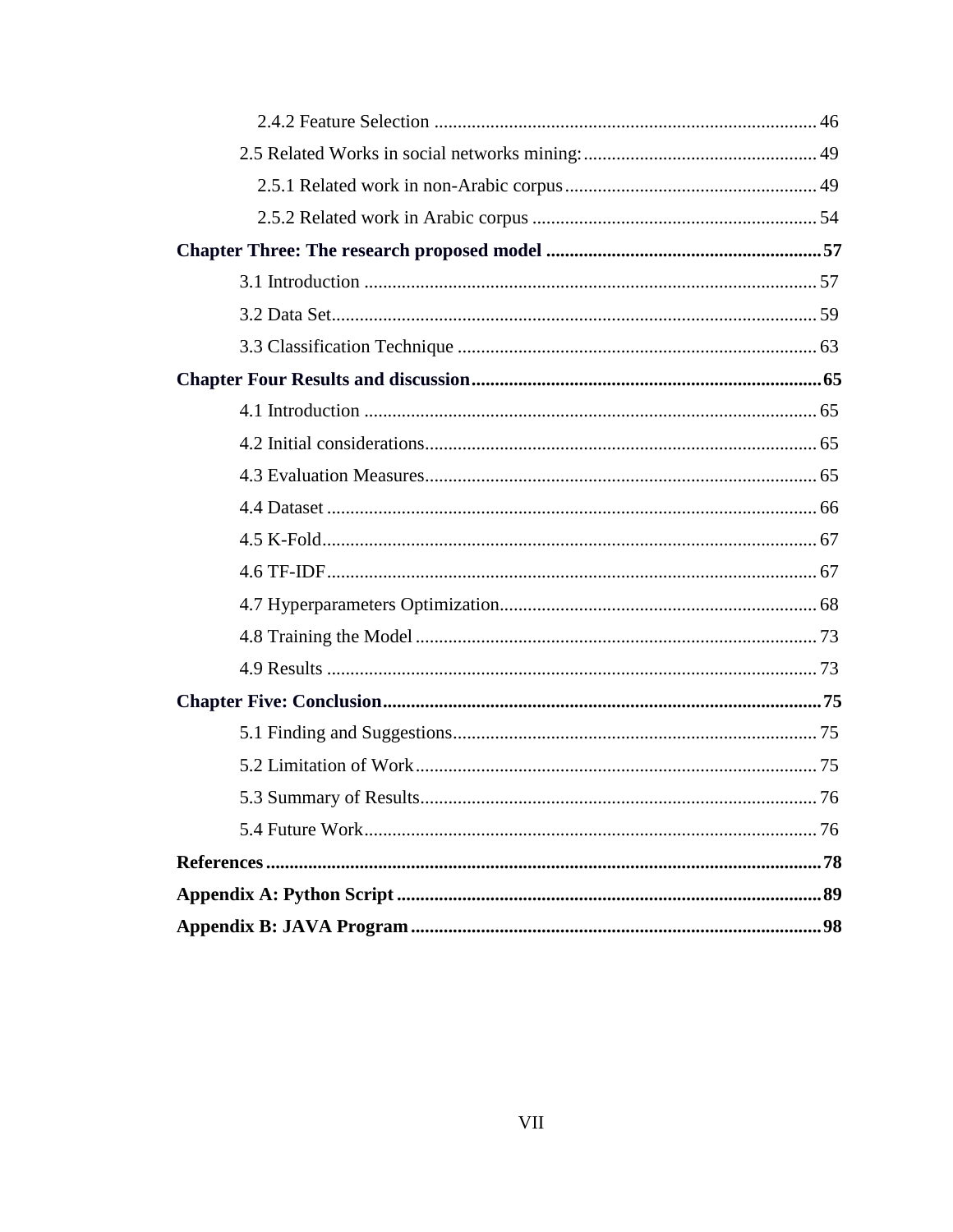## **Table of Figures**

<span id="page-3-0"></span>

| Figure 2. Hyper plane created for data sets point (mathmatical principle of |  |
|-----------------------------------------------------------------------------|--|
|                                                                             |  |
| Figure 3. Optimal margin between closest data set points [36]38             |  |
|                                                                             |  |
|                                                                             |  |
|                                                                             |  |
|                                                                             |  |
|                                                                             |  |
|                                                                             |  |
|                                                                             |  |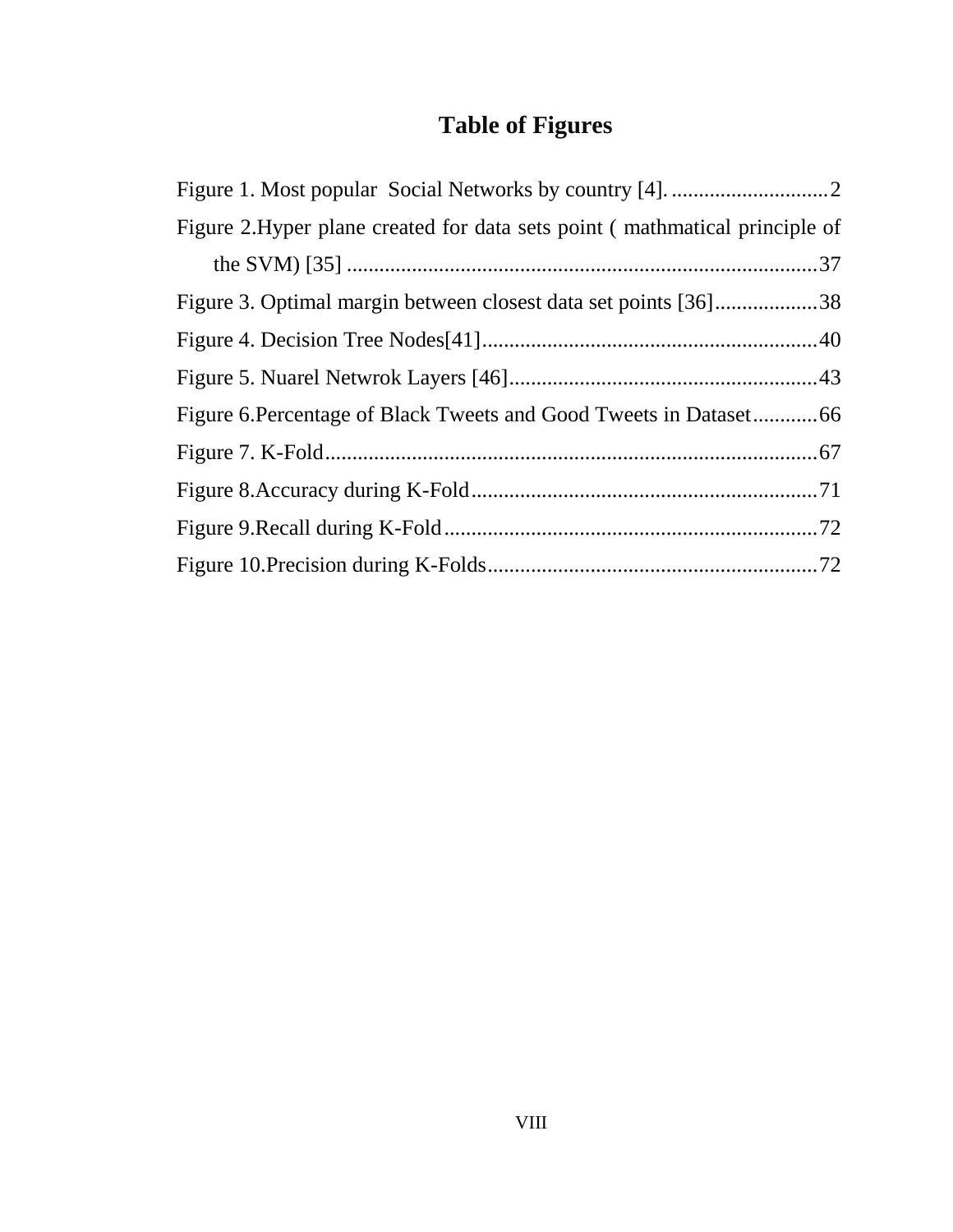### **Table of Tables**

<span id="page-4-0"></span>

| Table 1. AU to matic Feature selection for the four purposes in the [61] study |
|--------------------------------------------------------------------------------|
|                                                                                |
|                                                                                |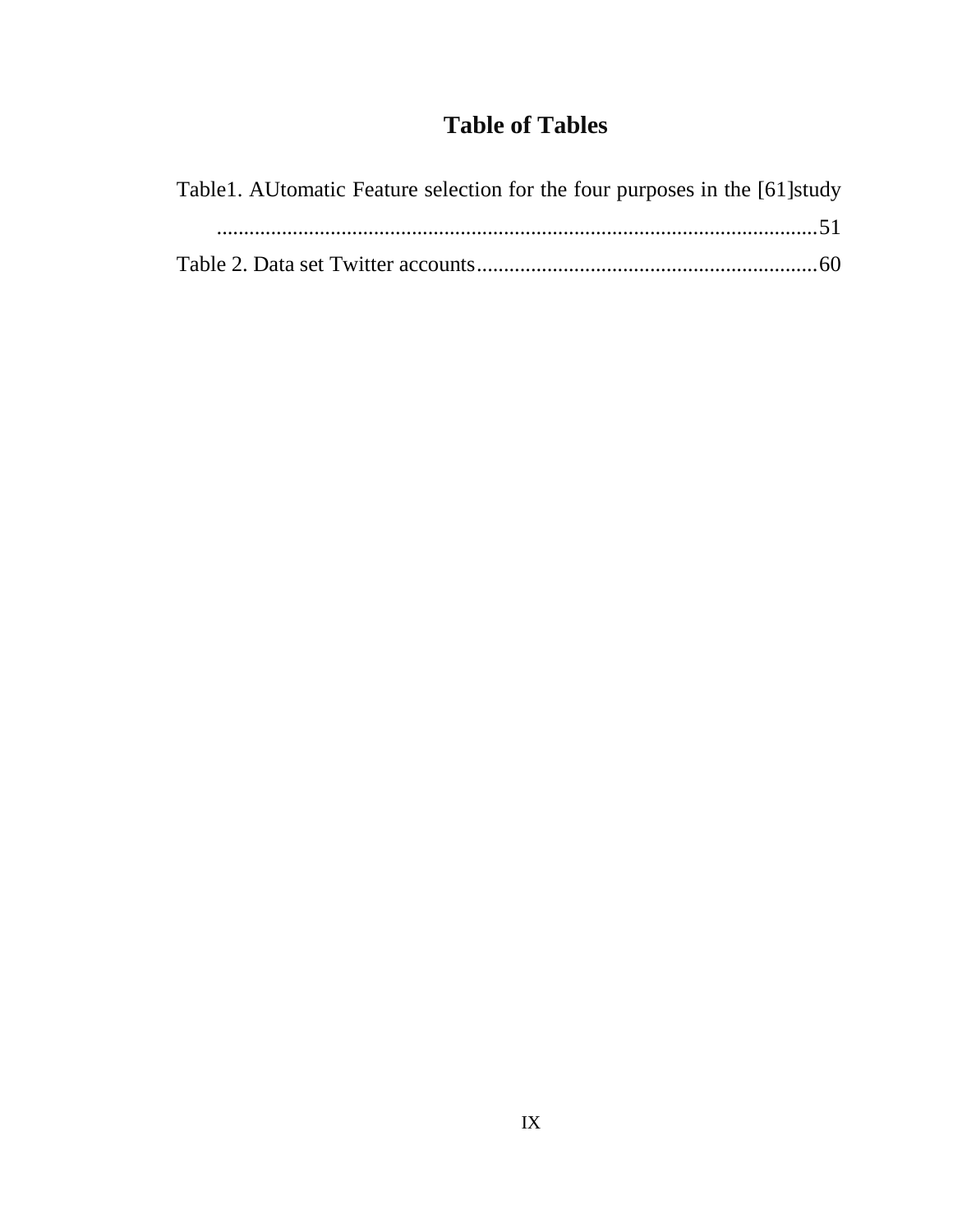<span id="page-5-0"></span>

| <b>Acronyms</b>  | <b>Details</b>                     |
|------------------|------------------------------------|
| <b>ANN</b>       | <b>Artificial Neural Networks.</b> |
| <b>URL</b>       | Uniform Resource Locator.          |
| <b>KDD</b>       | Knowledge Discovery and Data       |
|                  | Mining                             |
| AI               | Artificial Intelligent.            |
| <b>ML</b>        | Machine Learning.                  |
| <b>DL</b>        | Deep Learning.                     |
| <b>DM</b>        | Data Mining.                       |
| <b>KNN</b>       | K Nearest Neighbors.               |
| <b>SVM</b>       | <b>Support Vector Machines</b>     |
| <b>SVN</b>       | Support Vector Network.            |
| <b>LIBSVM</b>    | Library for<br>Support Vector      |
|                  | Machine.                           |
| LP               | Label PowerSet.                    |
| <b>CLR</b>       | Calibrated Label Ranking.          |
| <b>WEKA</b>      | Waikato<br>for<br>Environment      |
|                  | Knowledge Analysis.                |
| LC               | Label Calibration.                 |
| <b>RT</b>        | Ranking and Threshold.             |
| <b>TC</b>        | <b>Text Classification.</b>        |
| <b>NB</b>        | Naïve Bays                         |
| <b>MNB</b>       | Multinomial naïve bayes            |
| <b>MFCC</b>      | Mel-Frequency<br>Cepstral          |
|                  | Coefficients.                      |
| <b>SFM</b>       | <b>Spectral Flatness Measure.</b>  |
| <b>RBFKernel</b> | Radial Basis Function Kernel.      |
| <b>LIBINAR</b>   | Library<br>Linear<br>for<br>Large  |
|                  | Classification                     |
| <b>TF-IDF</b>    | Term Frequency-Inverse Document    |
|                  | Frequency                          |
| <b>HTML</b>      | <b>Hyper Text Markup Language</b>  |
| Ws               | Slang Word.                        |

## **List of Acronyms**